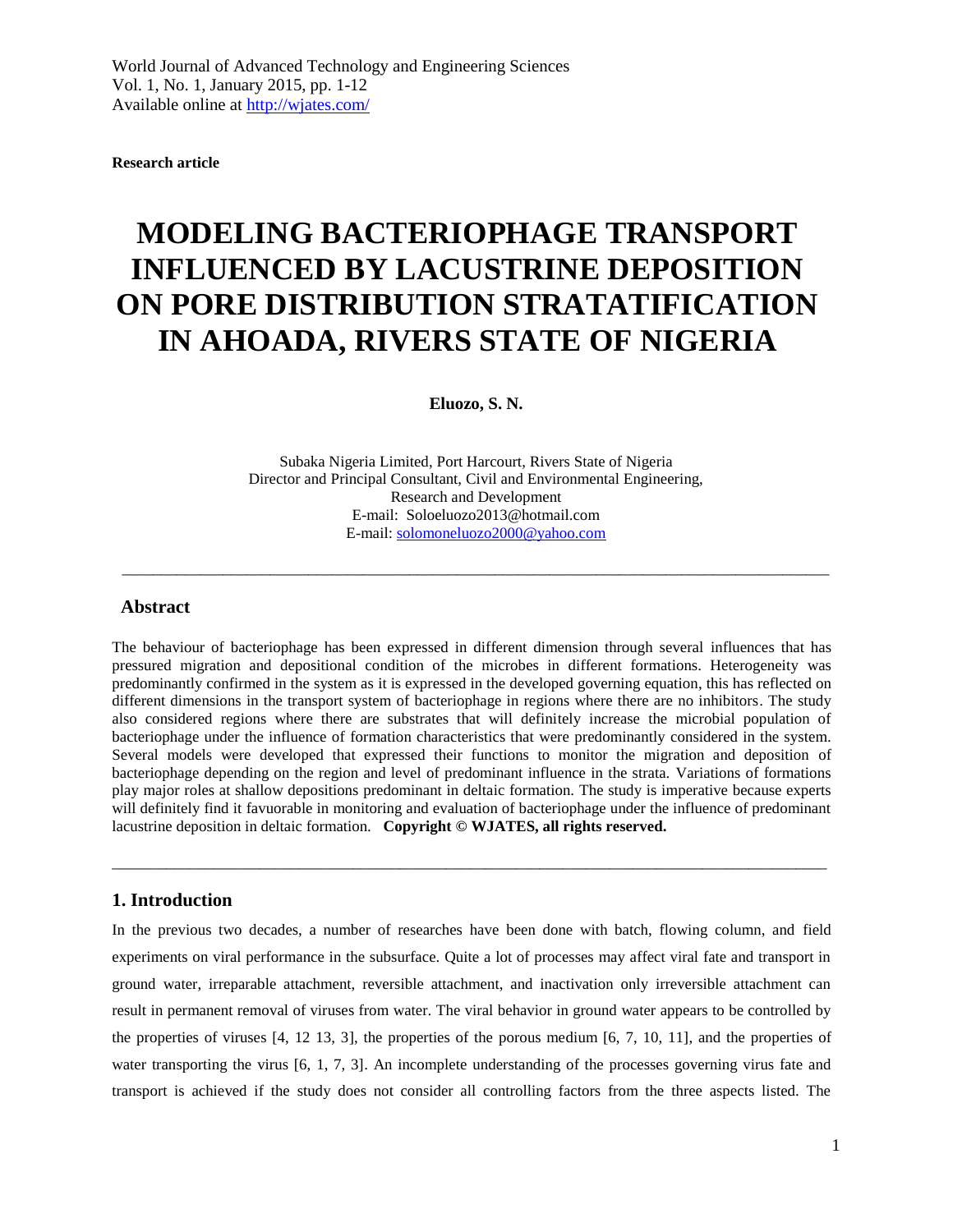electrostatic attraction and repulsion, van der Waals forces, and hydrophobic effects are three major forces responsible for interaction between the virus and the porous medium [1,2,9]. In particular, viral attachment was observed to be a function of water pH [1,2], the isoelectric point (pHiep) of the porous medium [6,13], and the isoelectric point of the virus [4,5, 13,14, 3]. In another development in microbial deposition in soil and water environment, Metals play an integral role in the life processes of microorganisms. Some metals, such as calcium, cobalt, chromium, copper, iron, potassium, magnesium, manganese, sodium, nickel and zinc, are essential, serve as micronutrients and are used for redox-processes; to stabilize molecules through electrostatic interactions; as components of various enzymes; and for regulation of osmotic pressure [14]. Many other metals have no biological role (e.g. silver, aluminums, cadmium, gold, lead and mercury), and are nonessential [14] and potentially toxic to microorganisms. Toxicity of nonessential metals occurs through the displacement of essential metals from their native binding sites or through ligand interactions (15, 14]. For example, Hg2+, Cd2+ and Ag2+ tend to bind to SH groups, and thus inhibit the activity of sensitive enzymes [15]. In addition, at high levels, both essential and nonessential metals can damage cell membranes; alter enzyme specificity; disrupt cellular functions; and damage the structure of DNA [16, 15, and 17]. Even though microorganisms have specific uptake systems, high concentrations of nonessential metals may be transported into the cell by a constitutively expressed unspecific system. This "open gate" is the one reason why metal ions are toxic to microorganisms [15]. As a consequence, microorganisms have been forced to develop metal-ion homeostasis factors and metal-resistance determinants 13 15, 14, 16].

#### **2. Theoretical background**

Unconsolidated sediments are deposited in different environments such as rivers and deltas by various combinations of physical processes. The sediments are all relatively young and as the name suggests, the material is still looser and groundwater is stored and transmitted through pore spaces, not fractures. They comprise a range of materials, from coarse gravel and sand to silt and clay. At one end of the scale are hundreds of metres or even kilometers thick. At the other end of the scale can be a thin covering of alluvium next to a small river. Major alluvial and coastal basin sediments form some of the most important aquifers in the world, in which very large volumes of groundwater are stored and from which large quantities of water are pumped for water supply and irrigation. Examples include the Lower Indus, Ganges-Brahmaputra, Mekong, Tigris-Euphrates and Nile valleys. Aquifers in unconsolidated strata are rarely simple homogeneous systems but typically consist of alternating permeable layers of productive sands and gravels separated by less permeable aquitard layers of clay and silt, reflecting the complex history of deposition. In such sequences, the shallow aquifers are the easiest and cheapest to exploit, but are likely to be the most vulnerable to pollution. The presence of aquitard may produce complex groundwater flow patterns, but he permeable horizons may still have a degree of hydraulic continuity, such that pumping from one layer will affect the others, producing significant vertical head gradients and consequent leakage. Deeper groundwater in thick alluvial sequences is derived from recharge several hundred to several thousand years ago, and the term fossil has sometimes been used to describe deep, old groundwater [18].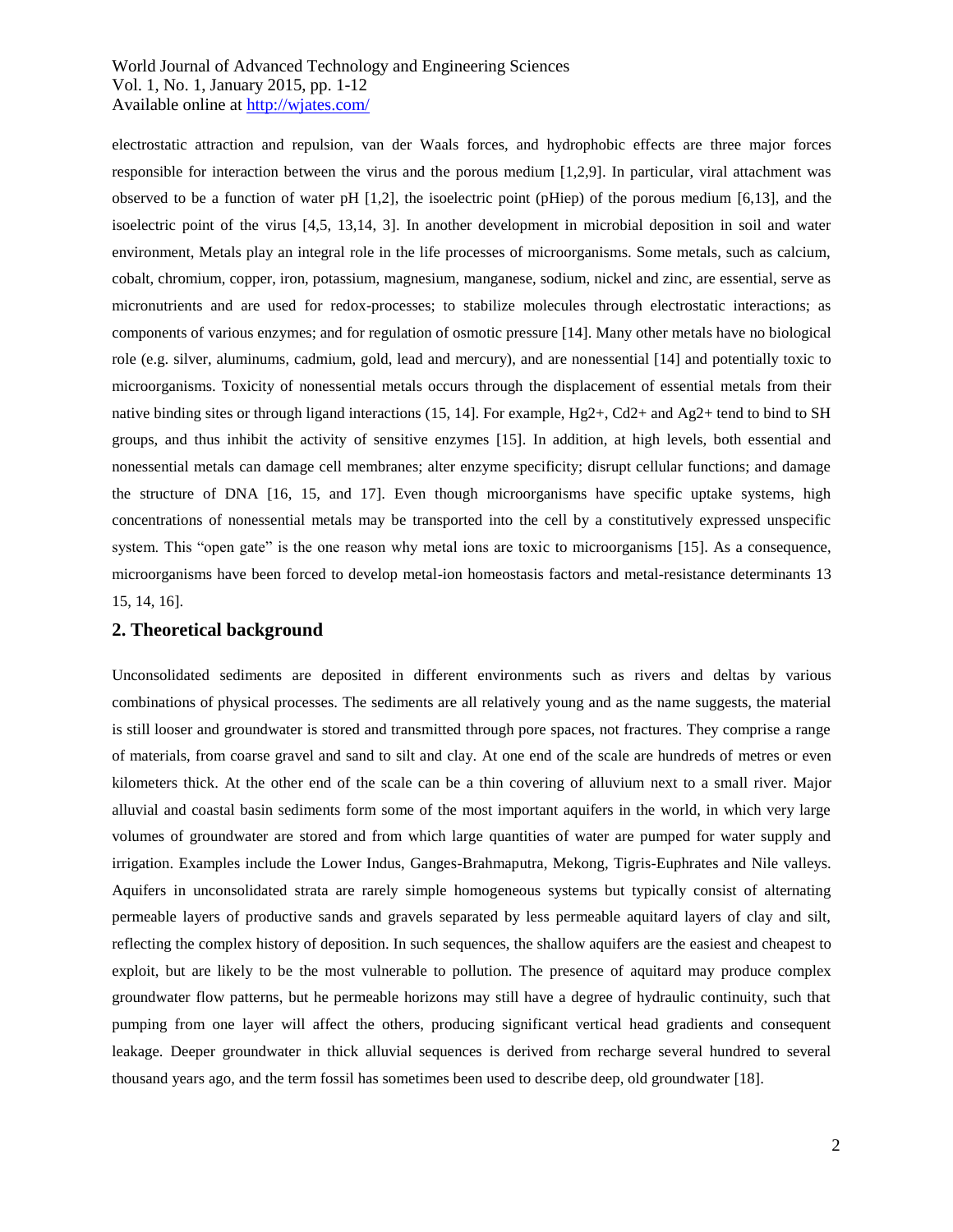#### **Nomenclature**

| C            | Concentration     |
|--------------|-------------------|
| $Q_{d}$      | Decay             |
| $V_{\Omega}$ | Pore distribution |
| D            | Dispersion number |
| V            | Velocity          |
| X            | Depth             |
| т            | Time              |
|              |                   |

$$
K\frac{\partial c}{\partial t} + Q_d \frac{\partial c}{\partial t} = D\frac{\partial^2 c}{\partial X^2} - V\frac{\partial c}{\partial X} \tag{1}
$$

The expression above is the governing equation from the developed system that will monitor the deposition of bacteriophage under heterogeneous phase of the strata. Lacustrine depositions are known to be the influential geological structural setting in the study area. The reflection from lacustrine in the study location pressured the behaviour of bacteriophage in the study area. Such depositional microbial structure took advantage of high degree of hydraulic conductivity in some shallow phreatic zones to spread its microbial world. The developed governing equation will definitely streamline the structural influence from the strata on bacteriophage in lacustrine deposited formation.

Applying physical splitting techniques on equation (1)

$$
K \frac{\partial c_1}{\partial t} = Q_d \frac{\partial c_1}{\partial t}
$$
\n
$$
t = 0, x = 0
$$
\n
$$
C_{(o)} = 0
$$
\n
$$
\frac{\partial c_1}{\partial t} t = 0
$$
\n
$$
K \frac{\partial c_2}{\partial t} = D \frac{\partial^2 c_2}{\partial x^2}
$$
\n
$$
t = 0, x = 0
$$
\n
$$
C_{(o)} = 0
$$
\n
$$
\frac{\partial c_2}{\partial t} = 0
$$
\n
$$
t = 0
$$
\n
$$
K \frac{\partial^2 c_3}{\partial t} = -\frac{V \partial c_3}{\partial X}
$$
\n(6)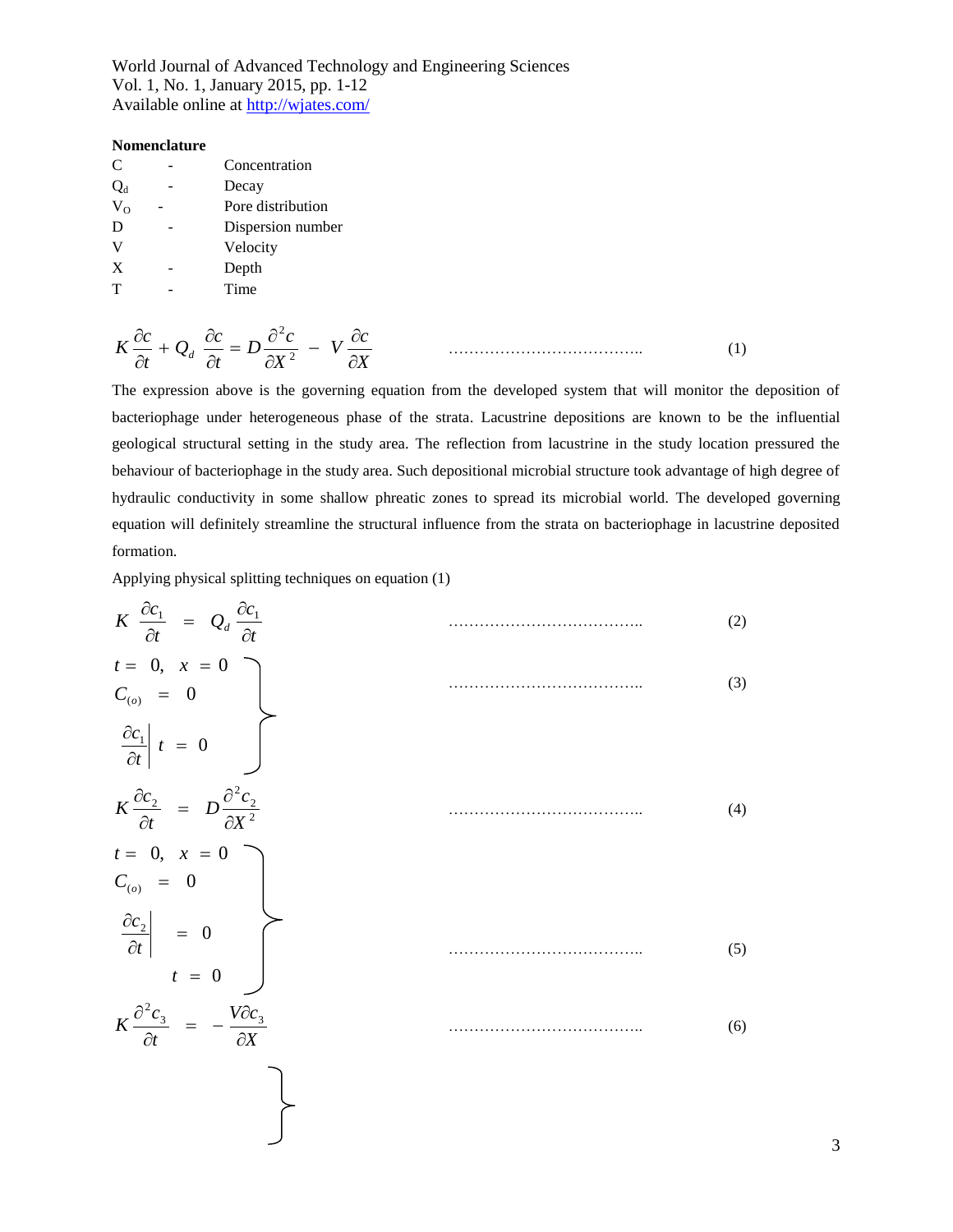$$
\begin{array}{rcl}\nt &=& 0 \\
C_{(o)} &=& 0\n\end{array}
$$
\n
$$
t = 0
$$
\n
$$
\frac{a^2 a}{2}
$$
\n(7)

$$
D\frac{\partial^2 c_4}{\partial X^2} = -V \frac{\partial c_4}{\partial X}
$$
\n
$$
x = 0
$$
\n
$$
t = 0
$$
\n
$$
C_{(o)} = 0
$$
\n
$$
a = 0
$$
\n
$$
a = 0
$$
\n
$$
a = 0
$$
\n
$$
a = 0
$$
\n
$$
a = 0
$$
\n
$$
a = 0
$$
\n
$$
a = 0
$$
\n
$$
a = 0
$$
\n
$$
a = 0
$$
\n
$$
a = 0
$$
\n
$$
a = 0
$$
\n
$$
a = 0
$$
\n
$$
a = 0
$$
\n
$$
a = 0
$$
\n
$$
a = 0
$$
\n
$$
a = 0
$$
\n
$$
a = 0
$$
\n
$$
a = 0
$$
\n
$$
a = 0
$$
\n
$$
a = 0
$$
\n
$$
a = 0
$$
\n
$$
a = 0
$$
\n
$$
a = 0
$$
\n
$$
a = 0
$$
\n
$$
a = 0
$$
\n
$$
a = 0
$$
\n
$$
a = 0
$$
\n
$$
a = 0
$$
\n
$$
a = 0
$$
\n
$$
a = 0
$$
\n
$$
a = 0
$$
\n
$$
a = 0
$$
\n
$$
a = 0
$$
\n
$$
a = 0
$$
\n
$$
a = 0
$$
\n
$$
a = 0
$$
\n
$$
a = 0
$$
\n
$$
a = 0
$$
\n
$$
a = 0
$$
\n
$$
a = 0
$$
\n
$$
a = 0
$$
\n
$$
a = 0
$$
\n
$$
a = 0
$$
\n
$$
a = 0
$$
\n
$$
a = 0
$$
\n
$$
a = 0
$$
\n
$$
a = 0
$$
\n
$$
a = 0
$$
\n

$$
\left. \frac{\partial c_4}{\partial X} \right| \quad x = 0 \tag{10}
$$

Applying direct integration on (2)

$$
K\frac{\partial c}{\partial t} = Q_d C + U_1 \tag{11}
$$

Again, integrate equation (11) directly, yield

$$
KC = KQCt + U_1t \quad U_2 \tag{12}
$$

Subject to equation (3), we have

$$
KC_{o} = U_{2} \tag{13}
$$

And subjecting equation (11) to (3)

$$
at \frac{\partial c_1}{\partial t} \Big| = 0 \quad C_{(o)} = C_o
$$

$$
t = 0
$$

Yield

$$
0 = Q_d C_o + U_2
$$
  
\n
$$
\Rightarrow U_2 = -Q_d C_o
$$
\n(14)

So that, put  $(13)$  and  $(14)$  into  $(13)$ , we have

$$
KC1 = QdC1t - QdCot + KCo
$$
\n
$$
KC1 - QdC1t = KCo - QdCot
$$
\n
$$
\Rightarrow C1(K - Qdt) = Co (k - Qdt)
$$
\n
$$
\Rightarrow C1 = Co
$$
\n(16)\n(16)

The derived solution in (17) established the rate of concentration of bacteriophage deposited in the formation. At this level of concentration, it will definitely experience change in concentration with respect to depth under the influence of continuous migration within the intercedes at different strata. Such expressions are noted in the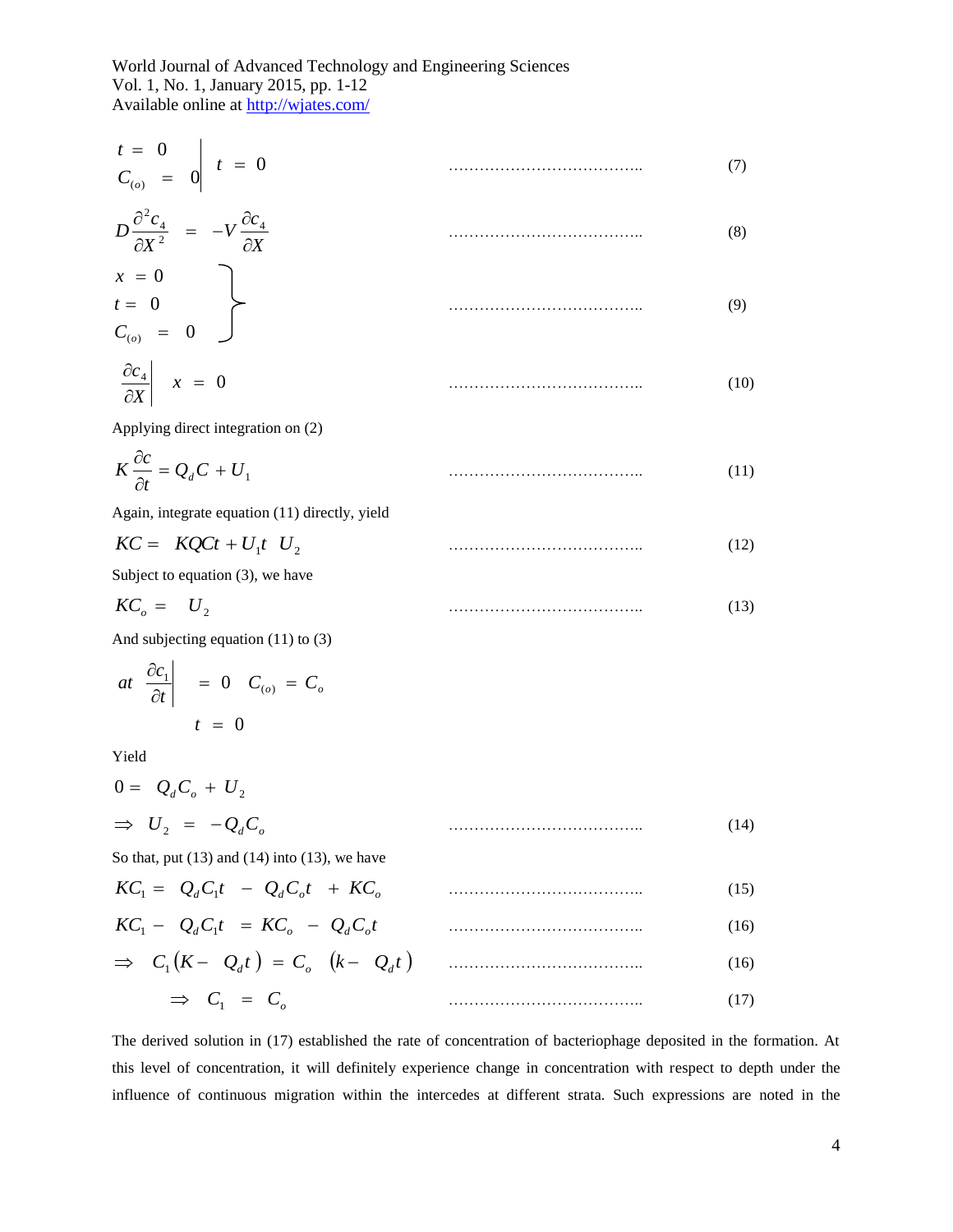formation whereby the structural setting develop predominance or pore distribution system at high degree. Therefore, the influence for such formation characteristics may pressure the concentration varying from initial to final under change of depth with respect to variation of bacteriophage deposition.

Hence, equation (16) entails that at any given distance *x*, we have constant concentration of the contaminant in the system. Now we consider equation (4) which is the progressive phase of the system.

$$
K \frac{\partial c_2}{\partial t} = D \frac{\partial^2 c_2}{\partial X^2} \tag{4}
$$

Approach this system using the Bernoulli's method of separation of variables

i.e. 
$$
C_2 = XT
$$
 (18)

i.e. 
$$
K \frac{\partial c_2}{\partial t} = XT^1
$$
 (19)

$$
\frac{\partial^2 c_2}{\partial X^2} = X^{11}T \tag{20}
$$

Put (19) and (20) into (18), so that we have

$$
KXT^1 = DX^{11}T \tag{21}
$$

i.e. 
$$
\frac{KT^1}{T} = \frac{DX^{11}}{X} = -\lambda^2
$$
 (22)

Hence 
$$
\frac{KT^1}{T} + \lambda^2 = 0
$$
 (23)

$$
X^{11} + \frac{\lambda^2}{K} = 0 \tag{24}
$$

And

$$
DX^{11} + \lambda^2 T = 0 \tag{25}
$$

From 
$$
(24)
$$

$$
(24) \tT = ACos \frac{\lambda}{K}t + B\sin \frac{\lambda}{K}x \t\ldots \t(26)
$$

And (19) gives:

$$
T = C\ell^{-\frac{2\ell}{K}t} \tag{27}
$$

By substituting  $(25)$  and  $(26)$  into  $(18)$  we get:

$$
C_2 = \left[ A \cos \frac{\lambda}{\sqrt{Q_d}} t + B \sin \frac{\lambda}{\sqrt{Q_d}} x \right] C \ell^{-\frac{\lambda^2}{K} t} \quad \dots \quad (28)
$$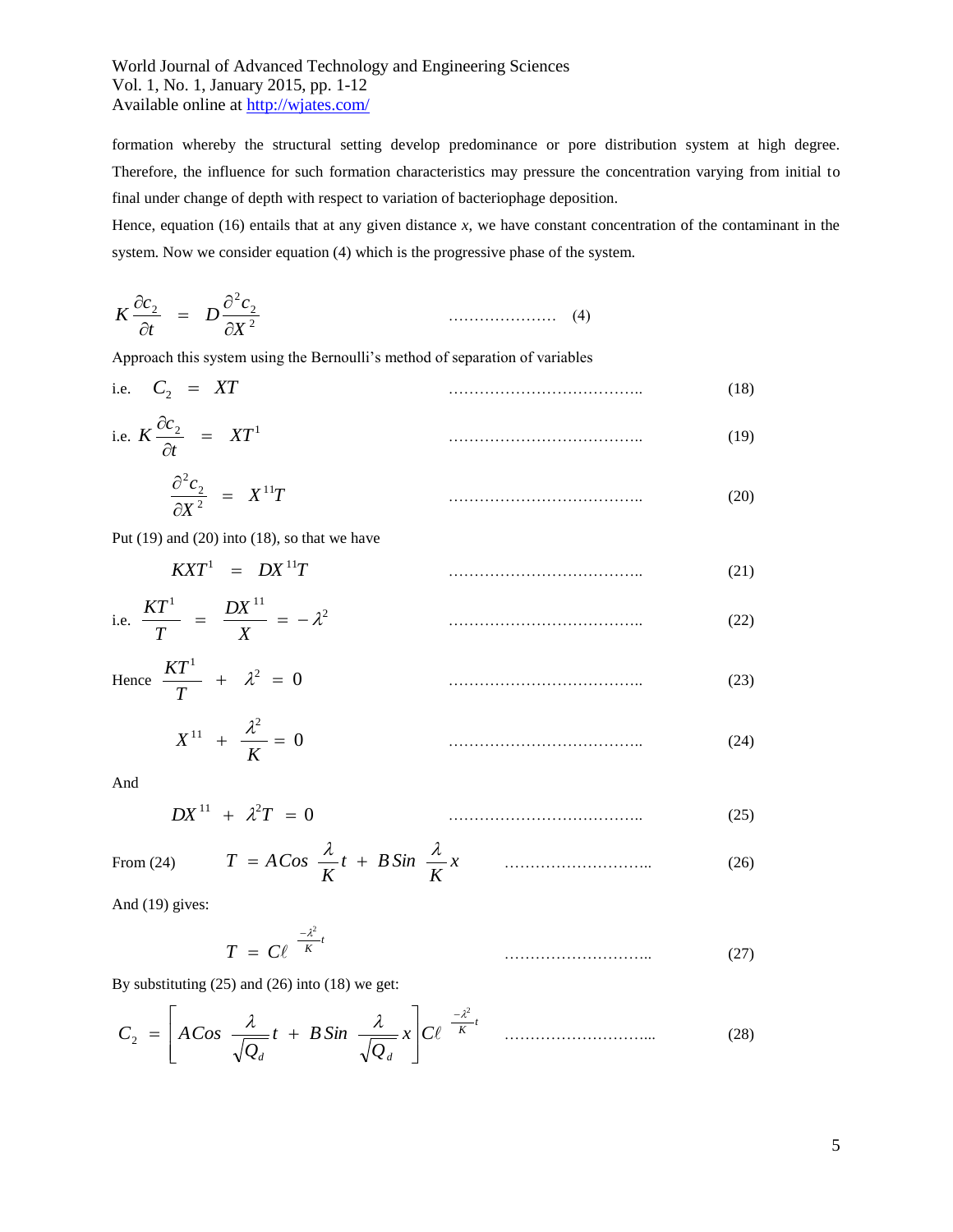The developed model in (28) expressed time predominance of concentration in exponential phase. The influences from permeability were considered at high degree, whereby the derived solution expressed the pressure from permeability on the migration rate of bacteriophage in lacustrine influential depositional formation. Such deltaic formation developed a transition from Benin to sombrero, establishing lacustrine stratification in the study location. Subject equation (28) to condition in (5), so that we have

$$
C_o = AC \tag{29}
$$

Equation (29) becomes:

$$
C_2 = C_o e^{-\frac{-\lambda^2}{D}t} \cos \frac{\lambda}{\sqrt{k}} x
$$
\n(30)

Again at  $t = 0, B$ *x t*  $\left|\frac{c_2}{c_1}\right| = 0, \quad x = 0$  $\partial$  $\partial$ 

Equation (30), becomes:

$$
\frac{\partial c_2}{\partial t} = \frac{\lambda}{\sqrt{K}} C_o \ell^{-\frac{\lambda^2}{D}t} \sin \frac{\lambda}{K} x \tag{31}
$$

i.e. 
$$
0 = -C_o \frac{\lambda}{\sqrt{K}} \sin \frac{\lambda}{\sqrt{K}} 0
$$
 (31)

$$
C_o \frac{\lambda}{\sqrt{K}} \quad \neq \quad 0 \quad \text{Considering NKP}
$$

Which is the substrate utilization for microbial growth (population), so that

Micronutrients are normally found to deposit within any region of the formation in deltaic location. Such conditions normally influence the increase in microbial population as it serve as energy and substrate utilization to the microbes. In line with this condition, the deposition of micronutrients cannot be objected as it should be considered in a system expressing it in the derived solution. The geological setting determines the region where such parameters should be considered under the influence of formation level of variation through heterogeneous condition.

$$
0 = -C_o \frac{\lambda}{\sqrt{K}} \sin \frac{\lambda}{\sqrt{K}} B
$$
\n
$$
\Rightarrow \frac{\lambda}{\sqrt{K}} = \frac{n\pi}{2}, n, 1, 2, 3
$$
\n
$$
\Rightarrow \lambda = \frac{n\pi\sqrt{K}}{2}
$$
\n(33)

So that equation (30) becomes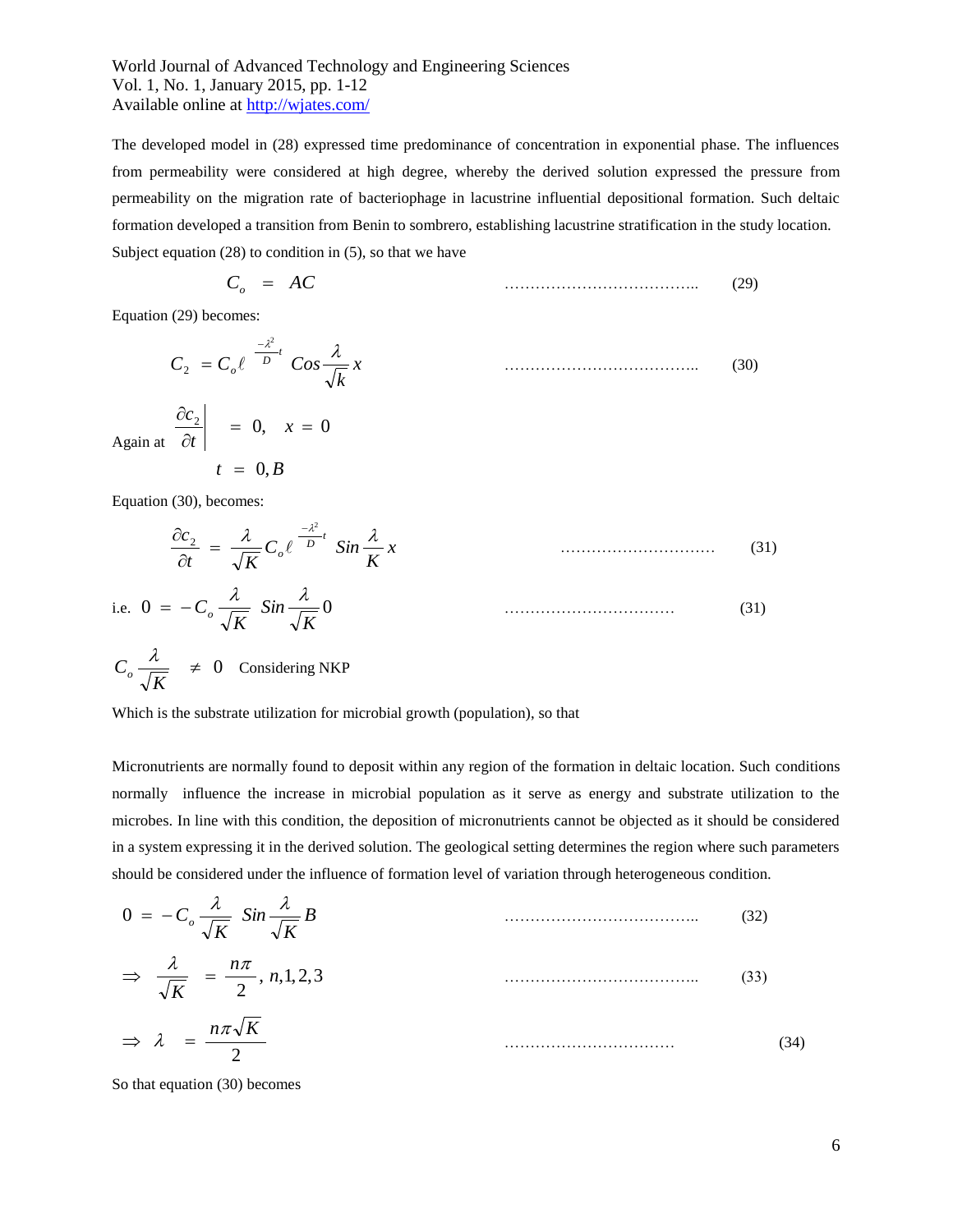$$
C_2 = C_o \ell^{-n^2 \pi^2 V \over 2D} \cos \frac{n \pi \sqrt{K}}{2\sqrt{K}} x
$$
\n
$$
(35)
$$

$$
C_2 = C_o \ell^{\frac{-n^2 \pi^2 K}{2D}} \quad \text{Cos } \frac{n\pi}{2} x \tag{36}
$$

The expression from the developed model [36] is the reflection of dispersion under the influences of permeability in the formation, such condition were to monitor the behaviour of the microbes under the influences of these two parameters, the deposition in shallow depth were noted including the time of transport including variation of the strata. The behaviour from the two parameters were considered in line with it s influential condition to the microbes in the study location.

We consider equation  $(6)$ 

$$
K \frac{\partial c_3}{\partial t} = -V \frac{\partial c_3}{\partial X}
$$
 (6)

We approach the system by using the Bernoulli's method of separation of variables

$$
C_3 = X^1 T
$$
\n
$$
\frac{\partial c_3}{\partial t} = XT^1
$$
\n(37)

$$
\frac{\partial c_3}{\partial X} = X^1 T \tag{39}
$$

Again, we put (38) and (39) into (37), so that we have

$$
VXT^1 = VX^1T \tag{40}
$$

i.e. 
$$
\frac{KT^1}{T} = \frac{VX^1}{X} = -\lambda^2
$$
 (41)

Hence 
$$
\frac{KT^1}{T} + \lambda^2 = 0
$$
 (42)

i.e. 
$$
X^1 + \frac{\lambda^2}{V} X = 0
$$
 (43)

And 
$$
KT^1 + \lambda^2 T = 0
$$
 (44)

From (44) 
$$
X = A\cos\frac{\lambda}{\sqrt{V}}X + B\sin\frac{\lambda}{\sqrt{V}}X
$$
 (45)

And (38) give

$$
T = C\ell^{-\frac{2^2}{K}t} \tag{46}
$$

By substituting (45) and (46) into (37), we get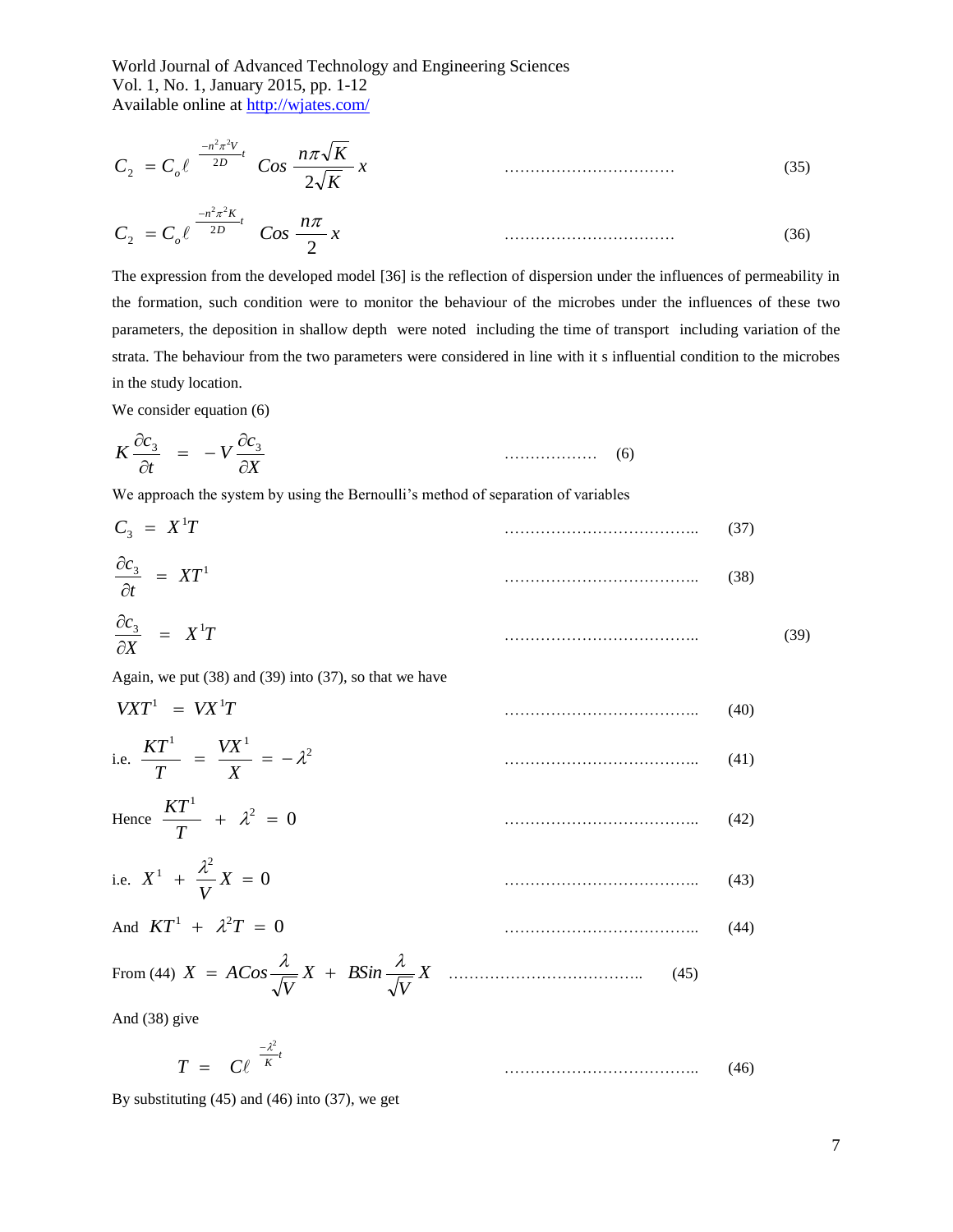$$
C_3 = \left( ACos \frac{\lambda}{\sqrt{V}} x + BSin \frac{\lambda}{\sqrt{V}} x \right) C \ell^{\frac{-\lambda}{K}} \qquad \qquad \dots \tag{47}
$$

Subject  $(47)$  to conditions in  $(9)$ , so that we have

$$
C_o = AC \tag{48}
$$

 $\therefore$  Equation (48) becomes:

$$
C_3 = C_o e^{\frac{-\lambda^2}{K}t} \cos \frac{\lambda}{\sqrt{V}} x \tag{49}
$$

Again, at  $\partial$ 

 $t = 0, B$ 

 $\left| \frac{c_3}{c} \right| = 0, t = 0$ 

*t*

Equation (49) becomes:

*t*

 $\partial$ 

$$
\frac{\partial c_3}{\partial t} = \frac{\lambda}{\sqrt{K}} C_o e^{-\frac{\lambda^2}{D}t} \sin \frac{\lambda}{V} x
$$
\ni.e. 
$$
0 = \frac{-C_o \lambda}{\sqrt{K}} \sin \frac{\lambda}{V} 0
$$
\n
$$
C_o \frac{\lambda}{\sqrt{K}} \neq 0 \quad \text{Considering NKP}
$$
\n(50)

Which is the substrate utilization for microbial growth (population), so that

$$
0 = -C_o \frac{\lambda}{\sqrt{K}} \sin \frac{\lambda}{\sqrt{V}} B
$$
\n(51)

$$
\Rightarrow \frac{\lambda}{\sqrt{V}} = \frac{n\pi}{2} \tag{52}
$$

$$
\Rightarrow \lambda = \frac{n\pi\sqrt{V}}{2} \tag{53}
$$

So that equation (30) becomes

$$
C_3 = C_o \ell^{-n^2 \pi^2 K \over 4D} \cos \frac{n \pi \sqrt{V}}{2\sqrt{V}} x \tag{54}
$$

$$
\Rightarrow C_3 = C_0 \ell \frac{-n^2 \pi^2 K}{4D} \cos \frac{n \pi}{2} x \tag{55}
$$

Furthermore, the expression from substrate influence was determined since it is found in some parts of the soil deposition. Based on this condition, there is a tendency of continuity consideration of substrate as it is an influential parameter that increased the microbial population without the deposition of inhibitors. The expressed model at this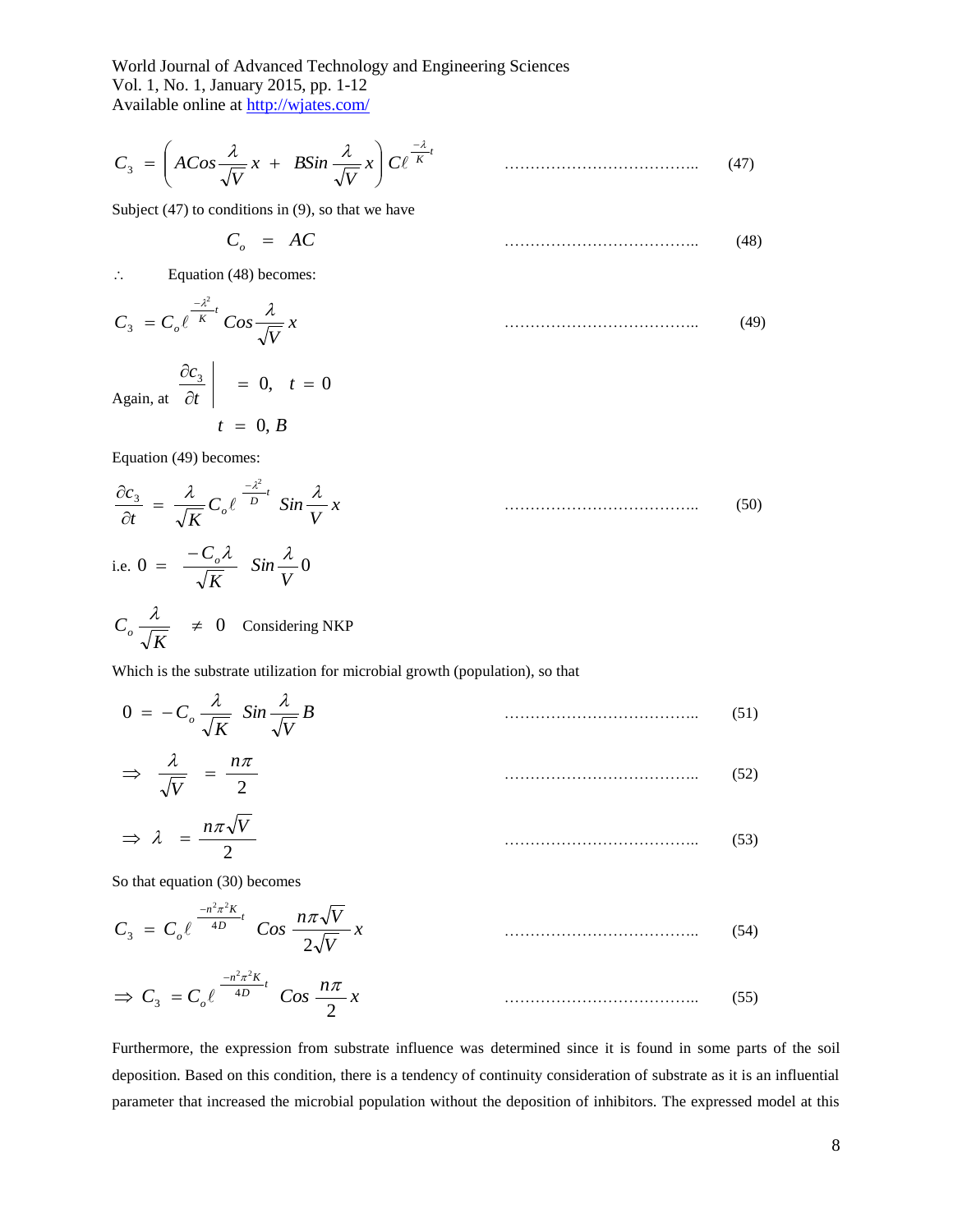phase considered permeability and dispersion influence with respect to migration at various time and depth in the formation. This implies that the exponential migration with increase in microbial population does not have any inhibitors depositing in any of the regions where such exponential phase are experienced. Now, we consider equation (8), which is the steady flow rate of the system

$$
\frac{D\partial^2 c_4}{\partial X^2} = -V \frac{\partial c_4}{\partial X}
$$
 (8)

Using Bernoulli's method, we have

$$
C_4 = XT
$$
\n
$$
\frac{\partial c_4}{\partial X^2} = X^{11}T
$$
\n(56)

$$
\frac{\partial c_4}{\partial X} = X^1 T \tag{58}
$$

Put  $(57)$  and  $(58)$  into  $(8)$ , so that we have

$$
DX^{11}T = -VX^{1}T \tag{59}
$$

i.e. 
$$
\frac{DX^{11}}{X} = \frac{VX^1}{X} = \varphi
$$
 (60)

$$
\frac{DX^{11}}{X} = \varphi \tag{61}
$$

$$
\frac{-VX^1}{X} = \varphi \tag{62}
$$

$$
X = A \frac{\varphi}{D} x \tag{63}
$$

And 
$$
X = B\ell^{\frac{-\varphi}{V}x}
$$
 (64)

Put (63) and (64) into (56), gives

$$
C_4 = A \ell^{\frac{\varphi}{V}x} B \ell^{\frac{-\varphi}{V}x} \tag{65}
$$

$$
C_4 = AB\ell^{(x-x)}\overline{V} \tag{66}
$$

Subject equation (66) and (67) yield

$$
C_{(4)} = (o) = C_o \tag{67}
$$

So that, equation (68) becomes

$$
C_4 = C_o \ell^{(x-x)\frac{\varphi}{V}} \tag{68}
$$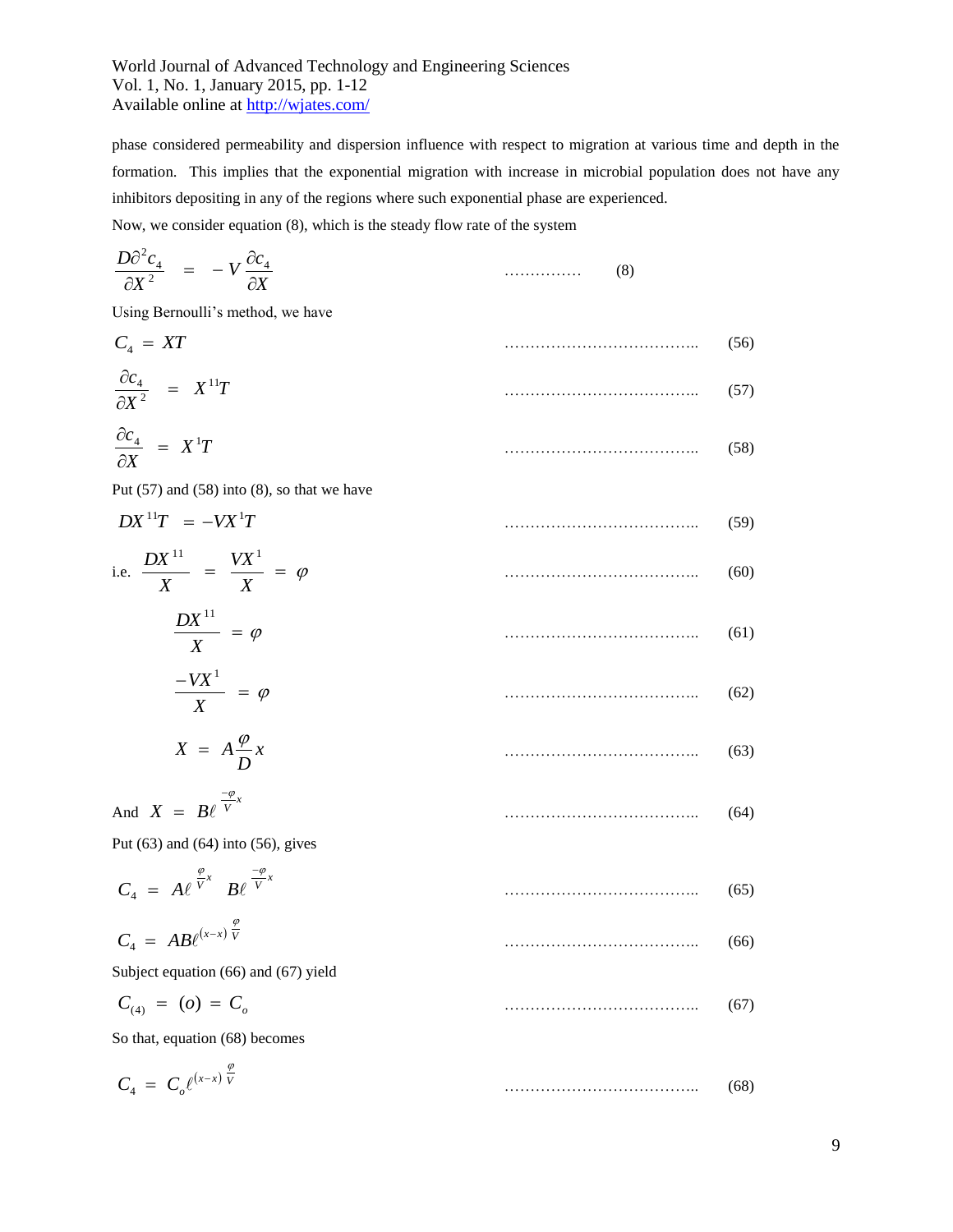The expression in (68) monitor the system based on the velocity of flow as an influential parameter that may be determined through the pore distribution system of the strata within the intercedes at different formations. Such condition is in line since the velocity of solute are expressed through the rate of pore distribution system of the strata influenced by geological setting in the deltaic formation. The exponential phases are also influenced by the rate of velocity through the micropores of the formation in the study location.

Now assuming that, at the steady flow, there is no NKP for substrate utilization, our concentration here is zero, so that equation (68) becomes

$$
C_4 = 0 \tag{69}
$$

Therefore solution of the system is of the form

$$
C = C_1 + C_2 + C_3 + C_4 \tag{70}
$$

We now substitute  $(17)$ ,  $(36)$ ,  $(55)$  and  $(69)$  into  $(70)$ , so that we have the model of the form

$$
C = C_o + C_o \ell^{-\frac{-n^2 \pi^2 K}{2D}} \bullet^{\frac{n^2 \pi^2 V}{4D} x} Cos \frac{n^2 \pi^2}{4} x \qquad \qquad (71)
$$

$$
\Rightarrow C = C_o \left[ 1 + \ell^{\frac{-n^2 \pi^2 K}{2D}} \cdot \frac{n^2 \pi^2 V}{4D} \cos \frac{n^2 \pi^2}{4} x \right] \qquad \qquad (72)
$$

Shallow depositions through the floodplains less than 100 metres wide and less than 10 metres sediment are known to be a valuable resource since there is underlining bedrocks with little potential groundwater but in deltaic formation, the rate of phreatic deposition develop high yield formation under the influence of deltaic nature structured through the formation characteristics influence as is observed in the study location. The expressed model was critically evaluated through the formation variables including the behaviour of bacteriophage subjecting to the influence of lacustrine deposition influence in Ahoada. Such situations were structured in the system that developed the derived model equation that will monitor the migration and deposition of bacteriophage in lacustrine influential deposition.

### **4. Conclusion**

Pore distribution influence was found to be the major predominant pressure of bacteriophage migration in the study location. The study details the behaviour of the microbes in lacustrine stratification deposition transiting from Benin to sombrero formation. This geological variation setting experienced in the study location no doubt pressure the behaviour of microbial migration in the study area. Such conditions were considered in the system through the governing equation expressed at various derived solutions, developing various models at different considered phase of the transport system. The study is imperative because lacustrine influence has never been noted in detail on its influence on migration of microbes in deltaic formation. This conceptual framework has exposed the level of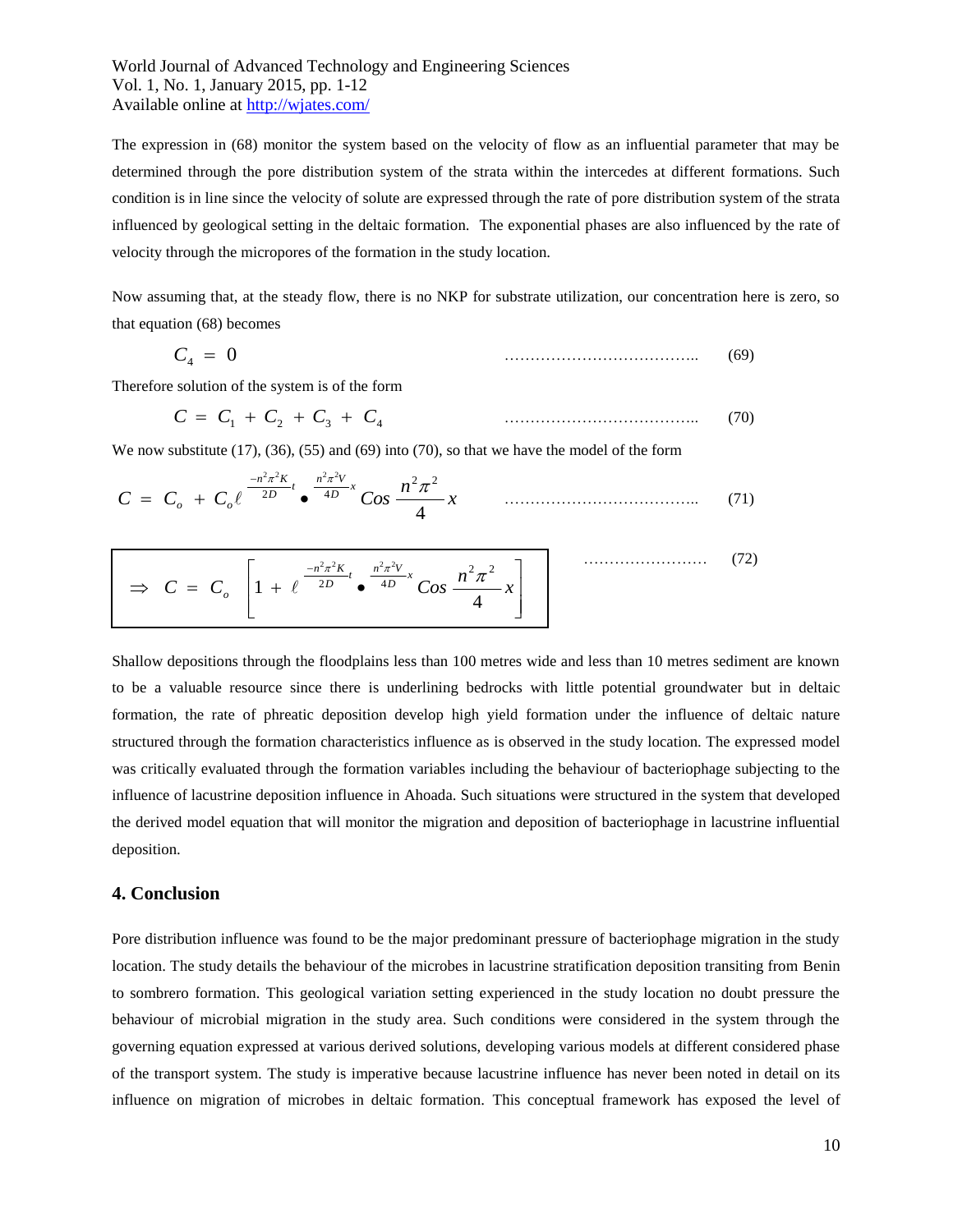influence from lacustrine deposition developing high percentage of heterogeneous formation reflecting the behaviour of microbial transport system in the study area.

## **Reference**

[1] Bales, R.C., S. Li, K.M. Maguire, M.T. Yahya, and C.P. Gerba 1993. MS–2 and poliovirus transport in porous medium: Hydrophobic effects and chemical perturbations. *Water Resources Research* 29, no. 4: 957–963.

[2] Bales, R.C., S.Li, T.C.J. Yeh, M.E. Lenczewski, and C.P. Gerba. 1997. Bacteriophage and microsphere transport in saturated porous medium: Force-gradient experiment at Borden, Ontario. *Water Resource Research* 33, 639–648.

[3] Huade G Dirk S -Makuch, Steve S, and Suresh. P D The Effect of Critical pH on Virus Fate and Transport in Saturated Porous Medium Vol. 41, No. 5 ground water September–October 2003 (pages 701–708

[4] Deborde D.C., W.W. Woessner, Q.T. Kiley, and P. Ball. 1999. Rapid transport of viruses in a floodplain aquifer. *Water Research* 33, no. 10: 2229–2238. Dowd, S.E., S.D. Pillai, S.Wang, and M.Y.Corapcioglu. 1998.

[5] Delineating the specific influence of virus isoelectric point and size on virus adsorption and transport through sandy soils. *Applied and Environmental Microbiology* 64, no. 2: 405–410

[6] Loveland, J.P., J.N. Ryan, G.L. Amy, and R.W. Harvey. 1996. The reversibility of virus attachment to mineral surfaces *Colloids and Surfaces A: Physicochemical and Engineering Aspects* 107, 205–221.

[7] Pieper, A.P., J.N. Ryan, R.W. Harvey, G.L. Amy, T.H. Illangasekare, and D.W. Metge. 1997. Transport and recovery of bacteriophage PRD1 in a sand and gravel aquifer: Effect of sewage-derived organic matter. *Environmental Science & Technology* 31, no. 4: 1163–1170.

[8] Redman, J.A., S.B. Grant, T.M. Olson, J.M. Adkins, J.L. Jackson, M.S. Castillo, and W.A. Yanko. 1999. Physicochemical mechanisms responsible for the filtration and mobilization of a filamentous bacteriophage in quartz sand. *Water Research* 33, no. 1: 43–52.

[9] Jin, Y., Y. Chu, and Y. Li. 2000. Virus removal and transport in saturated and unsaturated sand columns. *Journal of Contaminant Hydrology* 43, 111–128.

[10] Ryan, J.N., and M. Elimelech. 1996. Colloid mobilization and transport in groundwater. *Colloids and Surfaces A: Physicochemical and Engineering Aspects* 107, 1–56.

[11] Ryan, J.N., M. Elimelech, R.A. Ard, R.W. Harvey, and P.R. Johnson. 1999. Bacteriophage PRD1 and silica colloid transport and recovery in an iron oxide-coated sand aquifer. *Environmental Science & Technology* 33, 63– 73.

[12] Schijven, J.F., S.M. Hassanizadeh, S.E. Dowd, and S.D. Pillai 2001. Modeling virus adsorption in batch and column experiments. *Quantitative Microbiology* 2, 5–20.

[13] Woessner, W.W., P.N. Ball, D.C. Deborde, and T.L. Troy. 2001. Viral transport in a sand and gravel aquifer under field pumping conditions. *Ground Water* 39, no. 6: 886–894.

[14] Bruins, M.R., Kapil, S., Oehme, F.W. 2000. Microbial resistance to metals in the environment. Ecotoxicol and Environ Safety 45, 198-207. International Journal of Environmental Engineering Science and Technology Research Vol. 1, No. 9, September 2013, PP: 241-252, ISSN: 2326-3113 (Online) Available online at www.ijestr.org 252

[15] Nies, D.H. 1999. Microbial heavy-metal resistance. Appl Microbiol Biotechnology 51, 730-750.